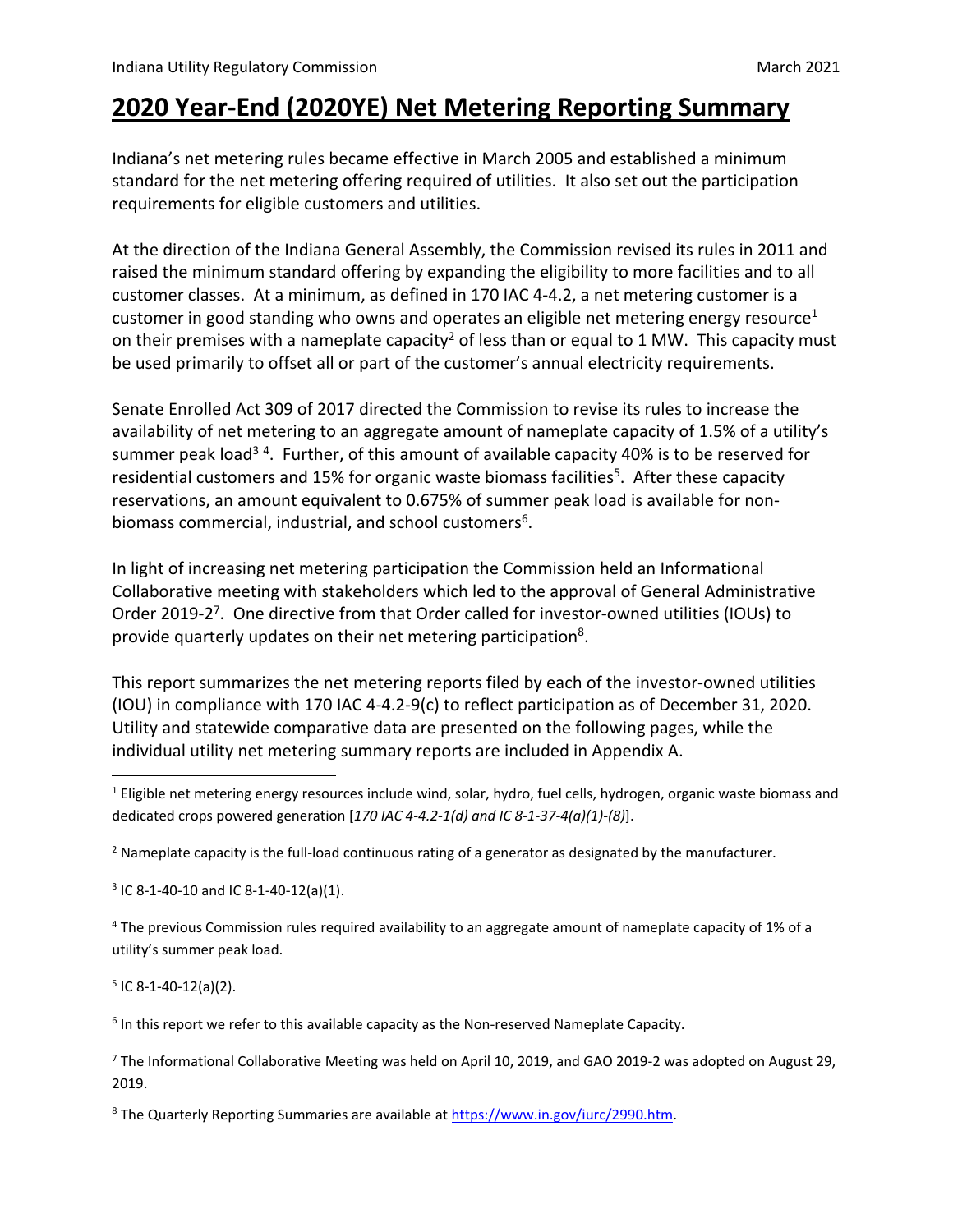**Customers**

Summary of Figures and Tables<sup>9</sup>

| Figure 1 | Number of customers and total capacity by year                                  |
|----------|---------------------------------------------------------------------------------|
| Table 1  | Nameplate Capacity by utility and by resource type, 2020YE                      |
| Table 2  | Nameplate Capacity by utility and by resource type, 2020YE change from 2019YE   |
| Table 3  | Nameplate Capacity relative to 1.5% of peak load by utility, 2020YE             |
| Table 4  | Non-reserved Nameplate Capacity relative to 0.675% peak load by utility, 2020YE |
| Table 5  | Customer and Nameplate Capacity by customer class, 2020YE                       |
| Table 6  | Customer and Nameplate Capacity by customer class, 2020YE change from 2019YE    |
| Table 7  | Solar Nameplate Capacity growth year over year                                  |
| Table 8  | Wind Nameplate Capacity growth year over year                                   |
| Table 9  | Total Nameplate Capacity growth year over year                                  |
| Table 10 | Total Customer growth year over year                                            |



#### **Figure 1. Number of customers and total capacity by year**

<sup>&</sup>lt;sup>9</sup> Values compiled and presented in the tables may have been rounded to the nearest integer and may not sum directly.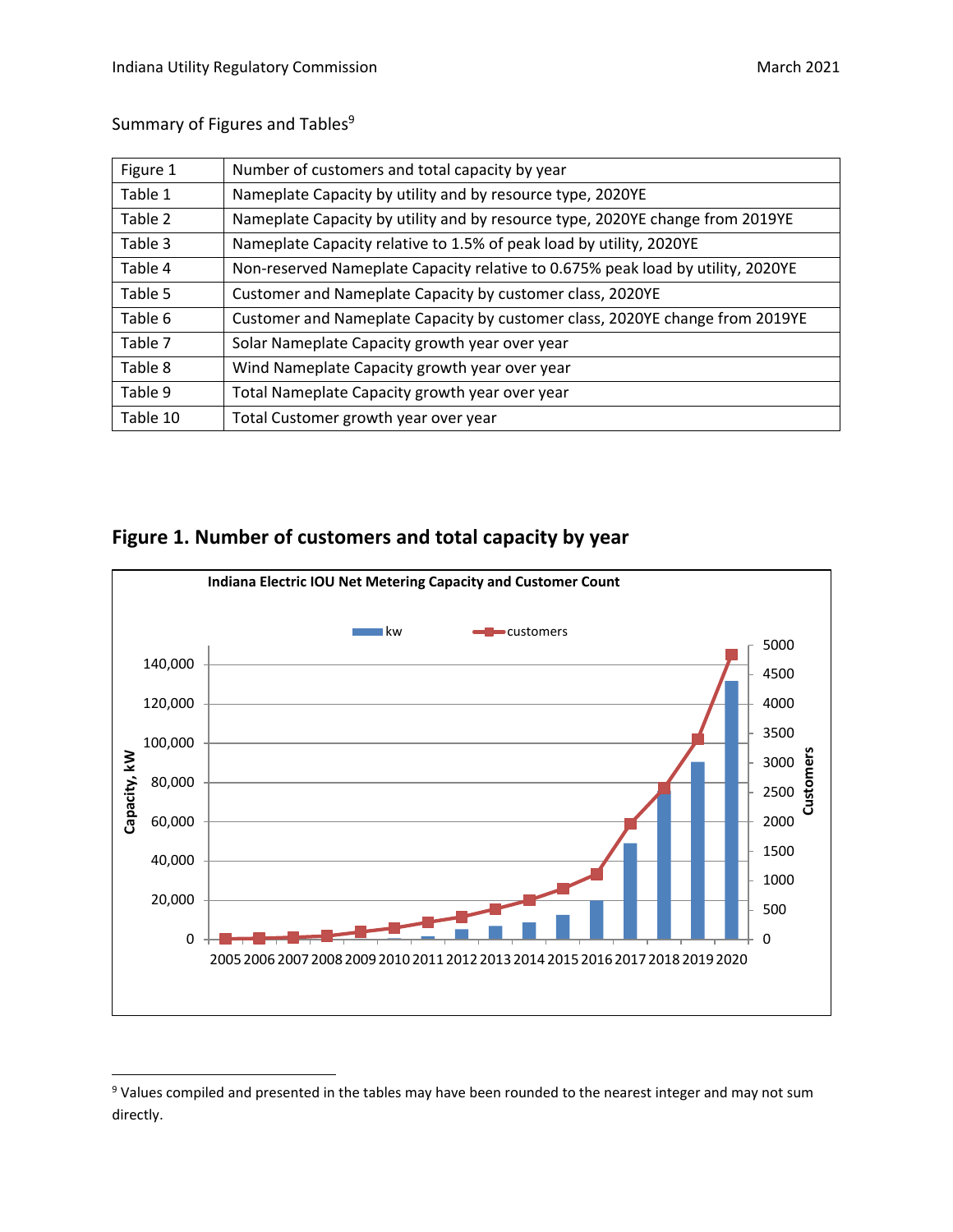|                            | Total (kW) | Solar (kW) | Wind $(kW)^{10}$ | <b>Biomass</b> |
|----------------------------|------------|------------|------------------|----------------|
|                            |            |            |                  | (kW)           |
| <b>Duke Energy Indiana</b> | 62,440     | 58,091     | 4,349            | 0              |
| <b>NIPSCO</b>              | 30,353     | 28,155     | 2,198            | $\mathbf 0$    |
| <b>I&amp;M</b>             | 18,801     | 18,411     | 150              | 240            |
| Vectren                    | 14,664     | 14,648     | 16               | $\mathbf 0$    |
| <b>IPL</b>                 | 5,486      | 5,436      | 50               | $\mathbf 0$    |
| <b>Total</b>               | 131,744    | 124,741    | 6,763            | 240            |

## **Table 1. Nameplate Capacity by utility and by resource type, 2020YE**

#### **Table 2. Nameplate Capacity by utility and by resource type, 2020YE change from 2019YE**

|                            | Total (kW) | Solar (kW) | Wind $(kW)^{11}$ | <b>Biomass</b> |
|----------------------------|------------|------------|------------------|----------------|
|                            |            |            |                  | (kW)           |
| <b>Duke Energy Indiana</b> | 23,145     | 23,145     | 0                | 0              |
| <b>NIPSCO</b>              | 7,153      | 7,153      | $\mathbf 0$      | $\mathbf 0$    |
| <b>I&amp;M</b>             | 4,992      | 4,999      | $-7$             | 0              |
| Vectren                    | 3,964      | 3,964      | $\mathbf 0$      | 0              |
| <b>IPL</b>                 | 1,971      | 1,971      | $\mathbf 0$      | $\mathbf 0$    |
| <b>Total</b>               | 41,225     | 41,232     | $-7$             | $\bf{0}$       |

<sup>&</sup>lt;sup>10</sup> Customers and capacity identified as dual (i.e. composed of both solar and wind) are grouped with the wind resources.

<sup>&</sup>lt;sup>11</sup> Customers and capacity identified as dual (i.e. composed of both solar and wind) are grouped with the wind resources.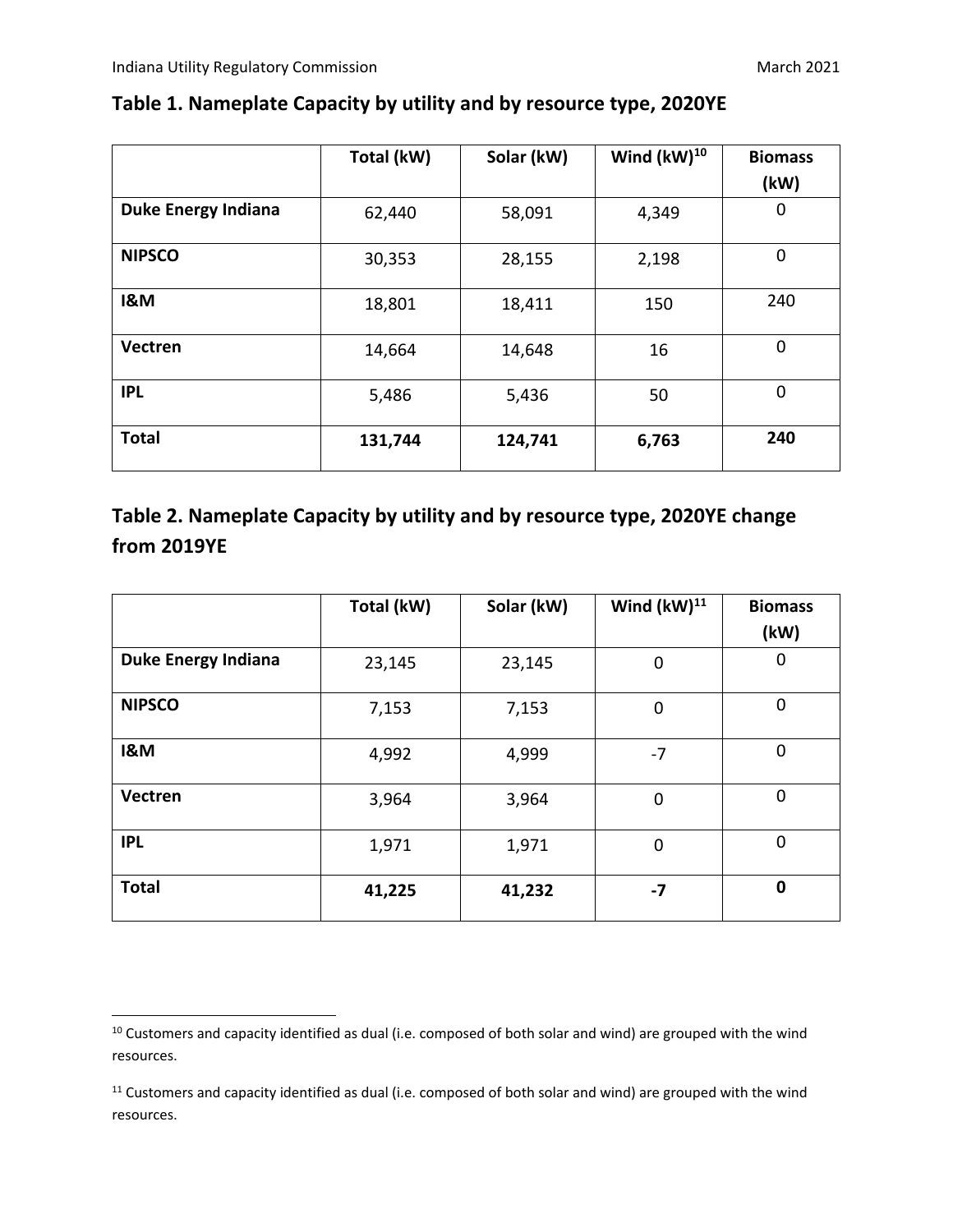|                | <b>Summer Peak</b><br>Load (kW) | <b>2020YE Net</b><br><b>Metering</b><br>Capacity (kW) | <b>Percent of</b><br>available Total<br><b>Net Metering</b><br>Capacity | <b>Remaining Net</b><br><b>Metering Capacity</b><br>under 1.5%<br>threshold |
|----------------|---------------------------------|-------------------------------------------------------|-------------------------------------------------------------------------|-----------------------------------------------------------------------------|
|                |                                 |                                                       | <b>Consumed</b>                                                         | (kW)                                                                        |
| Vectren        | 984,300                         | 14,664                                                | 99%                                                                     | 100                                                                         |
| Duke Indiana   | 5,091,000                       | 62,440                                                | 82%                                                                     | 13,925                                                                      |
| <b>NIPSCO</b>  | 3,009,340                       | 30,353                                                | 67%                                                                     | 14,787                                                                      |
| <b>I&amp;M</b> | 3,318,00012                     | 18,801                                                | 38%                                                                     | 30,969                                                                      |
| <b>IPL</b>     | 2,724,000                       | 5,486                                                 | 13%                                                                     | 35,374                                                                      |
| <b>Total</b>   | 15,126,640                      | 131,744                                               | 58%                                                                     | 95,156                                                                      |

## **Table 3. Nameplate Capacity relative to 1.5% of peak load by utility, 2020YE**

#### **Table 4. Non‐reserved Nameplate Capacity relative to the available 0.675% of peak load by utility, 2020YE**

|                | <b>Summer Peak</b><br>Load (kW) | <b>2020YE Non-</b><br>reserved Net<br><b>Metering</b><br>Capacity (kW) | Percent of<br>available Non-<br>reserved Net<br><b>Metering</b><br>Capacity<br>Consumed | <b>Remaining Non-</b><br>reserved Net<br><b>Metering Capacity</b><br>under 0.675% of<br>peal load<br>(kW) |
|----------------|---------------------------------|------------------------------------------------------------------------|-----------------------------------------------------------------------------------------|-----------------------------------------------------------------------------------------------------------|
| Duke Indiana   | 5,091,000                       | 50,443                                                                 | 147%                                                                                    | 13                                                                                                        |
| <b>NIPSCO</b>  | 3,009,340                       | 25,126                                                                 | 124%                                                                                    | See footnote 13                                                                                           |
| <b>Vectren</b> | 984,300                         | 7,498                                                                  | 113%                                                                                    | See footnote 13                                                                                           |
| <b>I&amp;M</b> | 3,318,000                       | 11,932                                                                 | 53%                                                                                     | 10,465                                                                                                    |
| <b>IPL</b>     | 2,724,000                       | 2,337                                                                  | 13%                                                                                     | 16,050                                                                                                    |
| <b>Total</b>   | 15,126,640                      | 97,336                                                                 | 95%                                                                                     | 4,769                                                                                                     |

<sup>&</sup>lt;sup>12</sup> 2020 Summer Peak Load as presented in Cause No. 45506 is listed and used in the calculations for consistency across utilities.

<sup>&</sup>lt;sup>13</sup> Each of these utilities has elected to provide additional non-reserved capacity.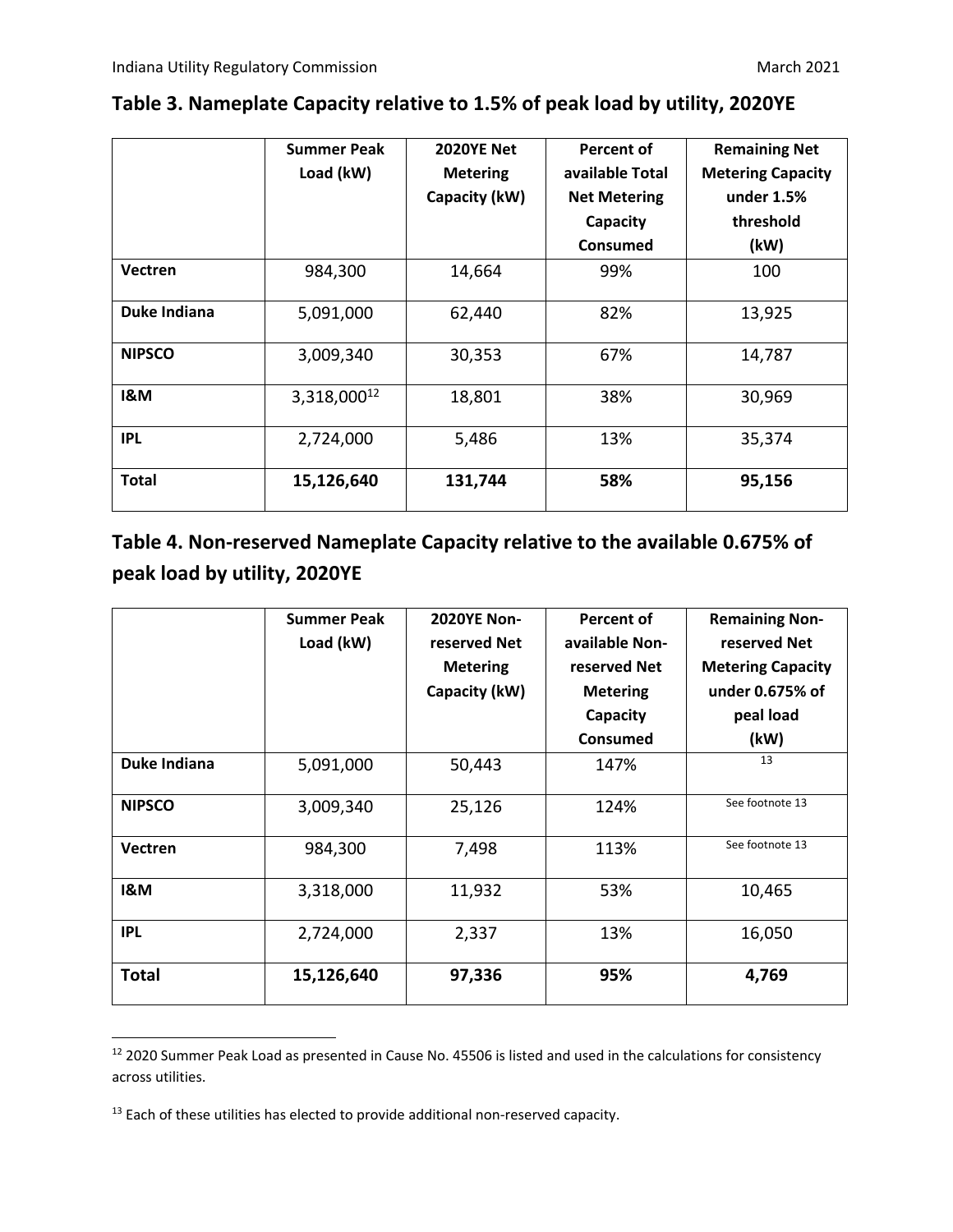|                    | <b>Duke</b>   | <b>I&amp;M</b> | <b>IPL</b>   | <b>NIPSCO</b> | <b>Vectren</b> | <b>Total</b> |
|--------------------|---------------|----------------|--------------|---------------|----------------|--------------|
|                    | <b>Energy</b> |                |              |               |                |              |
|                    | Indiana       |                |              |               |                |              |
| <b>Residential</b> | 1,560         | 730            | 467          | 615           | 680            | 4,052        |
| <b>Customers</b>   |               |                |              |               |                |              |
| <b>Residential</b> | 11,997        | 6,629          | 3,149        | 5,227         | 7,166          | 34,168       |
| kW                 |               |                |              |               |                |              |
| <b>Commercial</b>  | 289           | 116            | 41           | 133           | 86             | 665          |
| <b>Customers</b>   |               |                |              |               |                |              |
| <b>Commercial</b>  | 34,246        | 5,850          | 1,337        | 10,220        | 6,393          | 58,046       |
| kW                 |               |                |              |               |                |              |
| <b>Industrial</b>  | 8             | 5              | $\mathbf{1}$ | 0             | 0              | 14           |
| <b>Customers</b>   |               |                |              |               |                |              |
| <b>Industrial</b>  | 376           | 1,430          | 1,000        | 0             | 0              | 2,806        |
| kW                 |               |                |              |               |                |              |
| <b>School</b>      | 57            | 16             | 0            | 31            | 5              | 109          |
| <b>Customers</b>   |               |                |              |               |                |              |
| <b>School</b>      | 15,822        | 4,892          | $\mathbf 0$  | 14,906        | 1,104          | 36,724       |
| kW                 |               |                |              |               |                |              |

#### **Table 5. Customer and Nameplate Capacity by customer class, 2020YE**

## **Table 6. Customer and Nameplate Capacity by customer class, 2020YE change from 2019YE**

|                    | <b>Duke</b>   | <b>I&amp;M</b> | <b>IPL</b> | <b>NIPSCO</b> | Vectren | <b>Total</b> |
|--------------------|---------------|----------------|------------|---------------|---------|--------------|
|                    | <b>Energy</b> |                |            |               |         |              |
|                    | Indiana       |                |            |               |         |              |
| <b>Residential</b> | 338           | 263            | 215        | 221           | 193     | 1,230        |
| <b>Customers</b>   |               |                |            |               |         |              |
| <b>Residential</b> | 3,439         | 2,337          | 1,502      | 1,813         | 2,057   | 11,148       |
| kW                 |               |                |            |               |         |              |
| <b>Commercial</b>  | 91            | 42             | 13         | 23            | 20      | 189          |
| <b>Customers</b>   |               |                |            |               |         |              |
| <b>Commercial</b>  | 16,340        | 2,461          | 469        | 2,441         | 1,908   | 23,619       |
| kW                 |               |                |            |               |         |              |
| <b>Industrial</b>  | 0             | $\mathbf{1}$   | 0          | 0             | 0       | $\mathbf{1}$ |
| <b>Customers</b>   |               |                |            |               |         |              |
| <b>Industrial</b>  | 0             | 195            | 0          | $\mathbf{0}$  | 0       | 195          |
| kW                 |               |                |            |               |         |              |
| <b>School</b>      | 10            | 0              | 0          | 3             | 0       | 13           |
| <b>Customers</b>   |               |                |            |               |         |              |
| <b>School</b>      | 3,365         | $\mathbf 0$    | 0          | 2,899         | 0       | 6,264        |
| kW                 |               |                |            |               |         |              |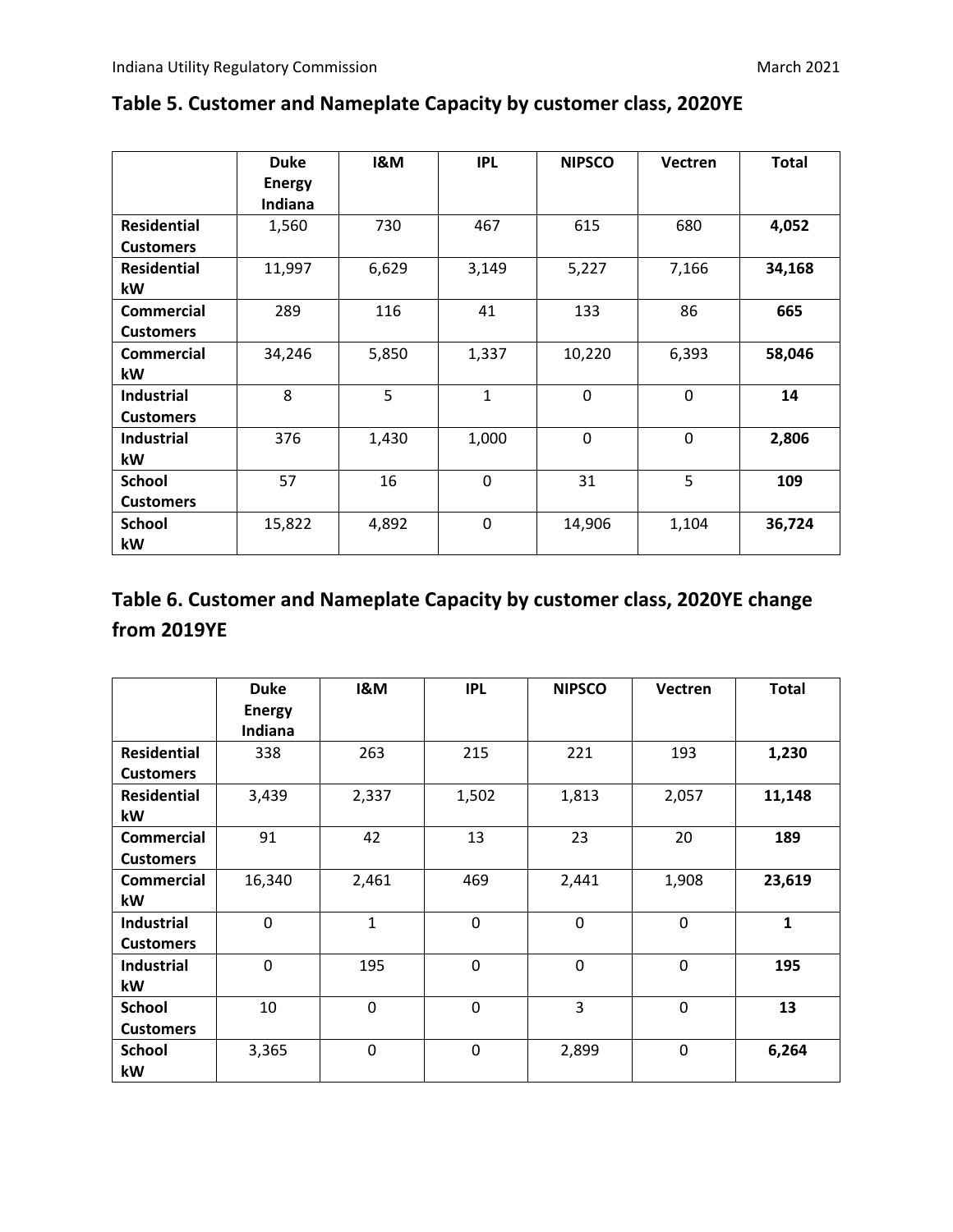|      | Capacity (kW) | % change from | Absolute change from |
|------|---------------|---------------|----------------------|
|      |               | previous year | previous year (kW)   |
| 2009 | 307           | 84%           | 140                  |
| 2010 | 529           | 72%           | 221                  |
| 2011 | 1,119         | 112%          | 591                  |
| 2012 | 1,789         | 60%           | 670                  |
| 2013 | 2,657         | 49%           | 868                  |
| 2014 | 4,346         | 64%           | 1,689                |
| 2015 | 8,123         | 87%           | 3,777                |
| 2016 | 15,476        | 91%           | 7,353                |
| 2017 | 44,310        | 186%          | 28,834               |
| 2018 | 71,018        | 60%           | 26,708               |
| 2019 | 83,509        | 18%           | 12,491               |
| 2020 | 124,741       | 49%           | 41,232               |

#### **Table 7. Solar Nameplate Capacity growth year over year**

## **Table 8. Wind Nameplate Capacity growth year over year**

|      | Capacity (kW) | % change from | Absolute change from |
|------|---------------|---------------|----------------------|
|      |               | previous year | previous year (kW)   |
| 2009 | 196           | 202%          | 131                  |
| 2010 | 255           | 30%           | 58                   |
| 2011 | 732           | 187%          | 477                  |
| 2012 | 3,509         | 379%          | 2,777                |
| 2013 | 4,431         | 26%           | 922                  |
| 2014 | 4,446         | 0%            | 15                   |
| 2015 | 4,620         | 4%            | 174                  |
| 2016 | 4,476         | (3)%          | (144)                |
| 2017 | 4,590         | 3%            | 114                  |
| 2018 | 4,556         | (1)%          | (34)                 |
| 2019 | 6,770         | 49%           | 2,214                |
| 2020 | 6,763         | 0%            | $-7$                 |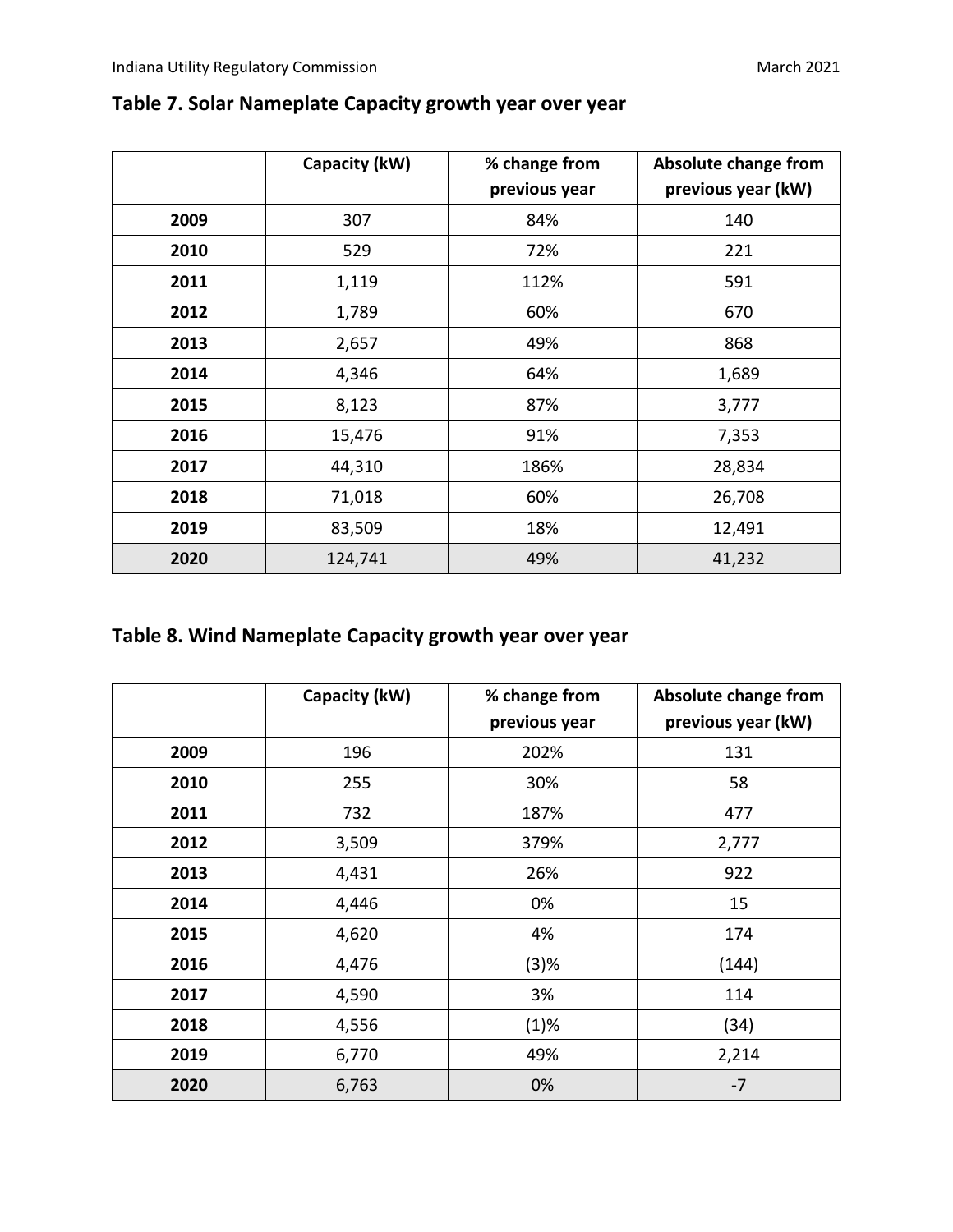|      | Capacity (kW) | % change from<br>previous year | <b>Absolute change</b><br>from previous year<br>(kW) |
|------|---------------|--------------------------------|------------------------------------------------------|
| 2009 | 504           | 117%                           | 271                                                  |
| 2010 | 783           | 55%                            | 280                                                  |
| 2011 | 1,852         | 136%                           | 1,068                                                |
| 2012 | 5,297         | 186%                           | 3,445                                                |
| 2013 | 7,087         | 34%                            | 1,790                                                |
| 2014 | 8,791         | 24%                            | 1,704                                                |
| 2015 | 12,742        | 45%                            | 3,951                                                |
| 2016 | 19,952        | 57%                            | 7,210                                                |
| 2017 | 49,140        | 146%                           | 29,188                                               |
| 2018 | 75,715        | 54%                            | 26,575                                               |
| 2019 | 90,519        | 20%                            | 14,804                                               |
| 2020 | 131,744       | 46%                            | 41,225                                               |

#### **Table 9. Total Nameplate Capacity growth year over year**

#### **Table 10. Customer growth year over year**

|      | Participating<br><b>Customers</b> | % change from<br>previous year | <b>Absolute change</b><br>from previous year |
|------|-----------------------------------|--------------------------------|----------------------------------------------|
| 2009 | 133                               | 111%                           | 70                                           |
| 2010 | 199                               | 50%                            | 66                                           |
| 2011 | 298                               | 50%                            | 99                                           |
| 2012 | 388                               | 30%                            | 90                                           |
| 2013 | 522                               | 35%                            | 134                                          |
| 2014 | 671                               | 29%                            | 149                                          |
| 2015 | 866                               | 29%                            | 195                                          |
| 2016 | 1,116                             | 29%                            | 250                                          |
| 2017 | 1,968                             | 76%                            | 852                                          |
| 2018 | 2,573                             | 31%                            | 605                                          |
| 2019 | 3,407                             | 32%                            | 834                                          |
| 2020 | 4,840                             | 42%                            | 1,433                                        |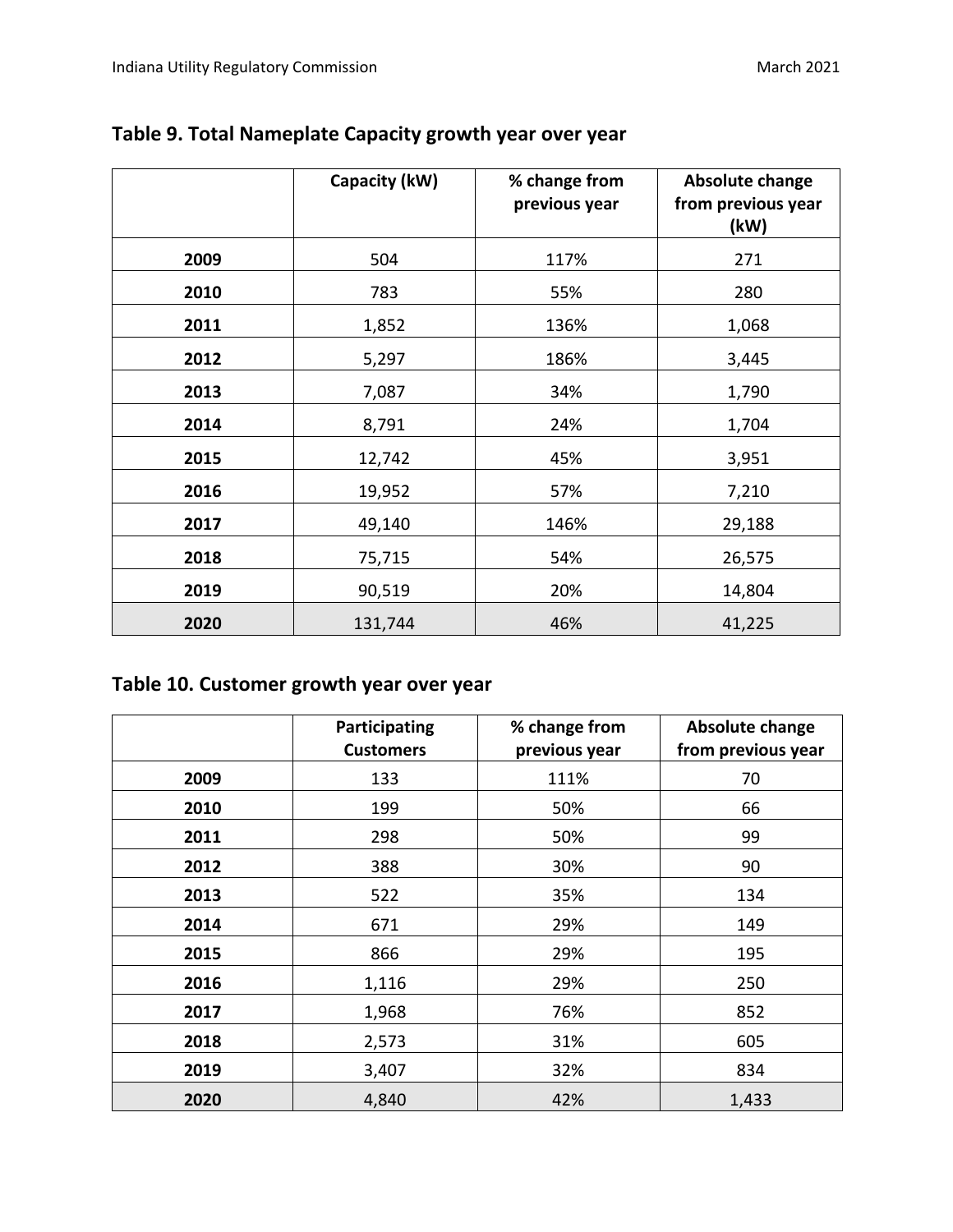# Appendix A; IOU Submitted Net Metering Summary Reports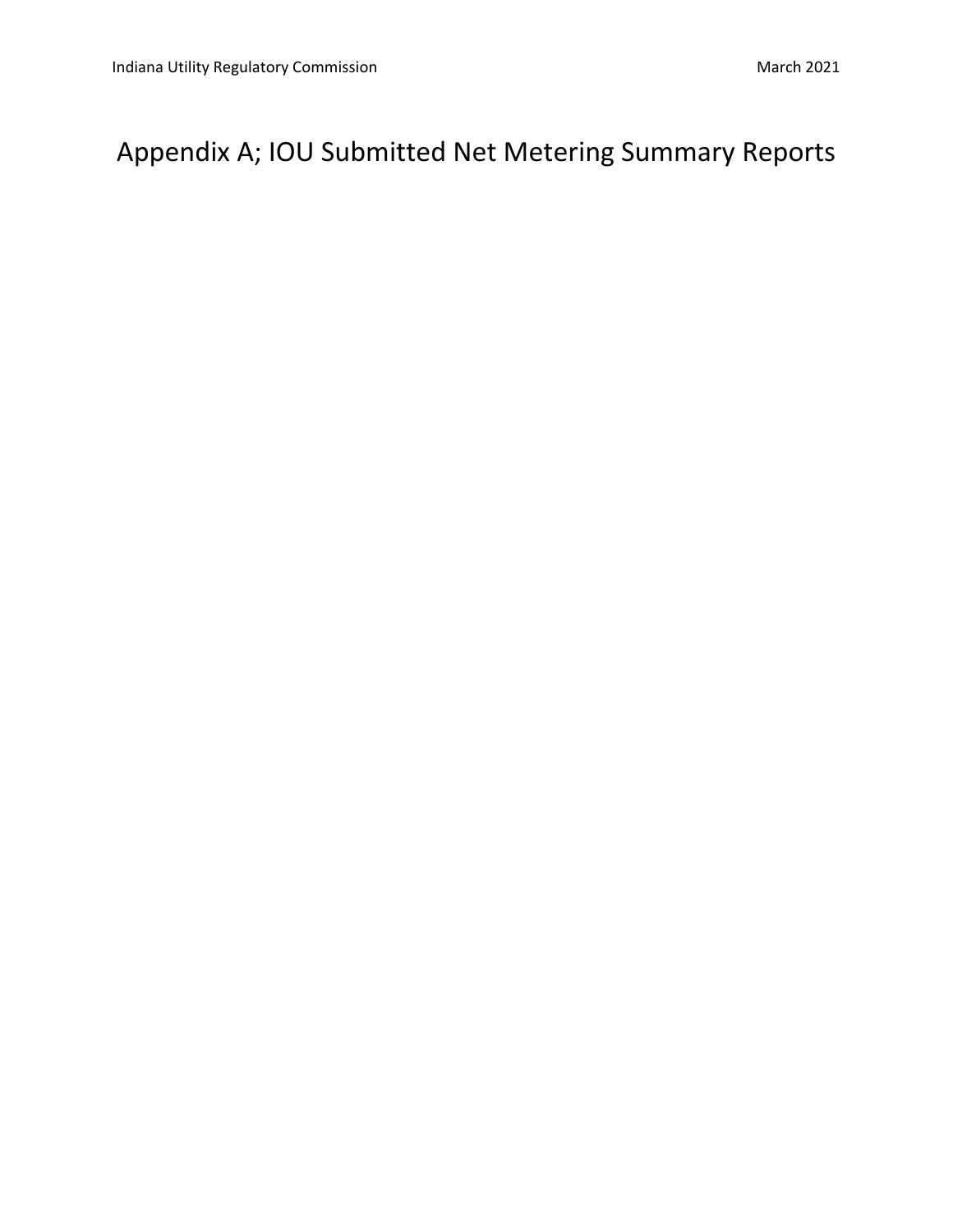| <b>2020 Net Metering Report Summary</b> |                               |  |  |
|-----------------------------------------|-------------------------------|--|--|
| <b>Utility Contact Information</b>      |                               |  |  |
| <b>Utility</b>                          | Duke Energy Indiana LLC       |  |  |
| <b>Name</b>                             | Beth Heneghan                 |  |  |
| Title                                   | <b>Deputy General Counsel</b> |  |  |
| <b>Phone Number</b>                     | 317-838-1254                  |  |  |
| <b>Email Address</b>                    | Beth.Heneghan@duke-energy.com |  |  |

#### **Net Metering Customer Information**

| <b>Customer Class</b>       | <b>Number of Customers</b> | <b>Nameplate Capacity (kW)</b> |
|-----------------------------|----------------------------|--------------------------------|
| <b>Residential</b>          | 1560                       | 11,996.76                      |
| <b>Commercial</b>           | 296                        | 34,245.81                      |
| <b>Industrial</b>           | 8                          | 375.75                         |
| <b>Schools</b>              | 57                         | 15,821.67                      |
| <b>Total</b>                | 1914                       | 62,439.99                      |
| <b>New Interconnections</b> |                            | 280                            |
| <b>Former Customers</b>     | 7 (Transfers of Ownership) |                                |

| <b>Net Metering Facility Information</b>                           |               |                           |                                       |  |
|--------------------------------------------------------------------|---------------|---------------------------|---------------------------------------|--|
| <b>Generation Technology</b>                                       | <b>Number</b> | <b>Nameplate Capacity</b> | <b>Electricity Generated</b><br>(Net) |  |
| <b>Solar</b>                                                       | 1875          | 58,091.33                 | Not Available                         |  |
| <b>Wind</b>                                                        | 28            | 2,188.4                   | Not Available                         |  |
| <b>Organic Waste</b><br><b>Biomass</b>                             | 0             | 0                         | Not Available                         |  |
| <b>Other Qualified</b><br><b>Net Metering</b><br><b>Facilities</b> | 11            | 2.160.26                  | Not Available                         |  |
| <b>Total</b>                                                       | 1914          | 62,439.99                 | Not Available                         |  |

| <b>2020 Net Metering</b><br><b>Indiana Statutory Threshold Calculation (in kW)</b> |           |                  |                                   |
|------------------------------------------------------------------------------------|-----------|------------------|-----------------------------------|
|                                                                                    | 2020      | <b>Installed</b> | % of Category<br><b>Threshold</b> |
| <b>Summer Peak</b>                                                                 | 5,091,000 |                  |                                   |
| <b>Capacity Threshold</b><br>(1.5% of Summer Peak)                                 | 76.365    |                  |                                   |
| <b>Residential (40%)</b>                                                           | 30.546    | 11,996.76        | 39.27%                            |
| Biomass (15%)                                                                      | 11,454.75 | $\Omega$         | 0%                                |
| All Other (45%)                                                                    | 34,364.25 | 50,443.23        | 146.79%                           |
| Total Installed as of December 31, 2020<br>62.439.99                               |           |                  |                                   |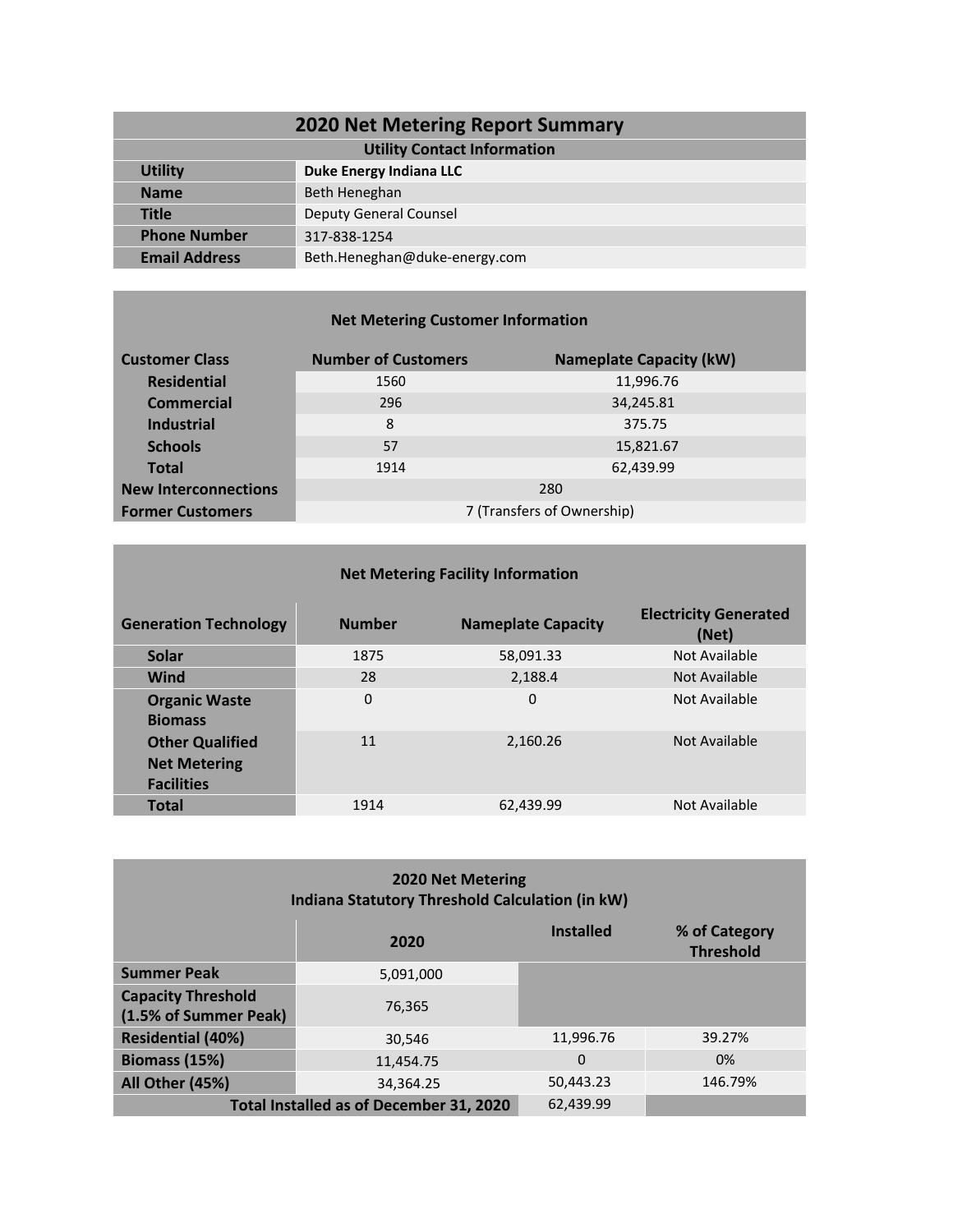| Indiana Michigan Power Company                   |
|--------------------------------------------------|
| <b>Tanner Guthrie</b>                            |
| 260-408-3686                                     |
| tlguthrie@aep.com                                |
| 2020 4 <sup>th</sup> Quarter                     |
| 3,465 MW                                         |
| 867                                              |
| 867                                              |
| 831 facilities with 18,411 kW aggregate capacity |
| 35 facilities with 150 kW aggregate capacity     |
| 1 facility with 240 kW capacity                  |
| N/A                                              |
| 80                                               |
| $\overline{2}$                                   |
| N/A                                              |
| N/A                                              |
|                                                  |

| <b>Total Number of Eligible Net Metering Customers by Customer Class:</b> |                                |        |                       |
|---------------------------------------------------------------------------|--------------------------------|--------|-----------------------|
|                                                                           | Number of<br><b>Customers:</b> | kW     | <b>Customer Class</b> |
|                                                                           | 730                            | 6,629  | Residential           |
|                                                                           | 116                            | 5,850  | Commercial            |
|                                                                           |                                | 1,430  | Industrial            |
|                                                                           | 16                             | 4,892  | Schools               |
| <b>Total</b>                                                              | 867                            | 18,801 |                       |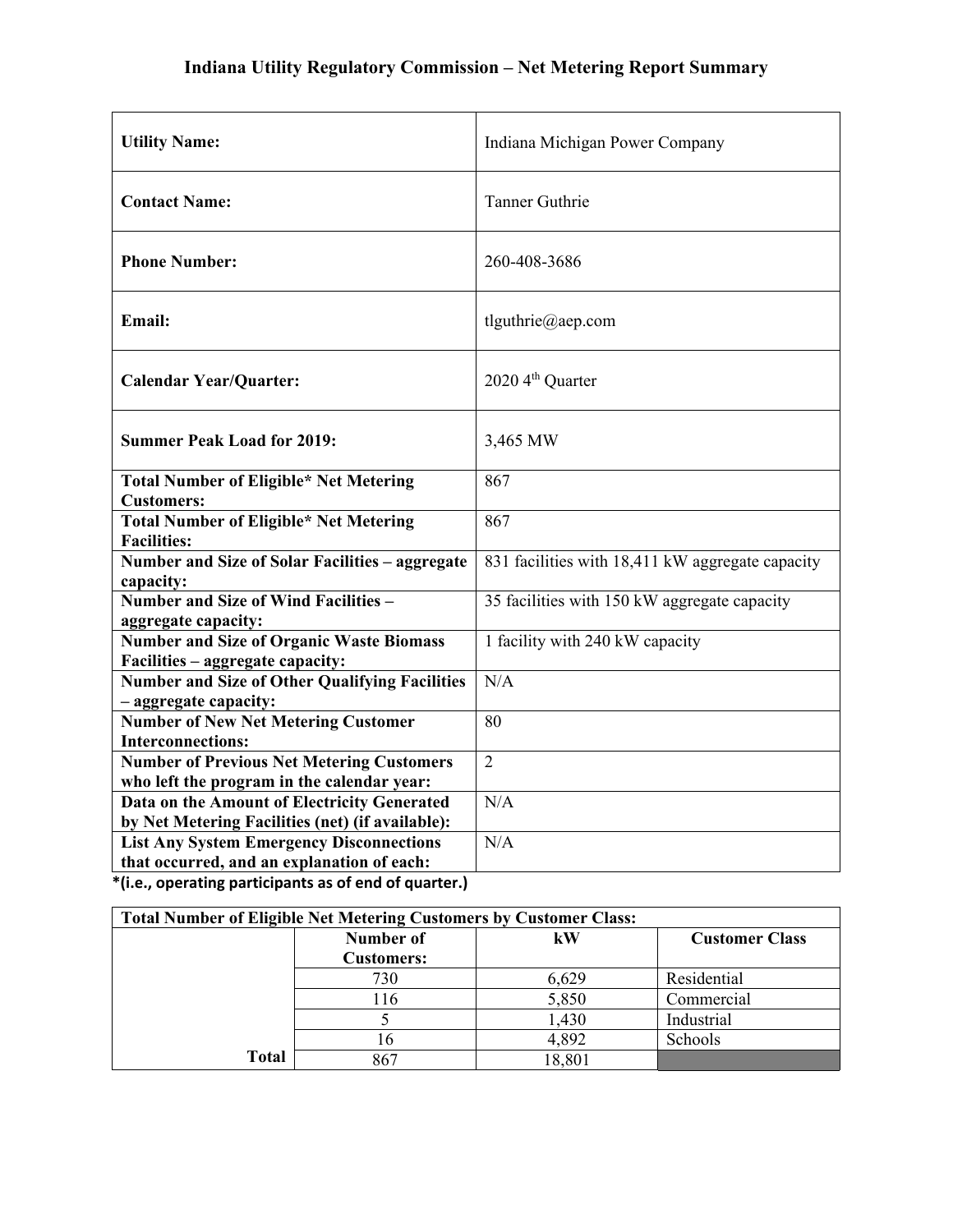| <b>Utility Name:</b>                                                                            | Indianapolis Power & Light Company            |
|-------------------------------------------------------------------------------------------------|-----------------------------------------------|
| <b>Contact Name:</b>                                                                            | <b>Austin Baker</b>                           |
| <b>Phone Number:</b>                                                                            | 317-261-3601                                  |
| <b>Email:</b>                                                                                   | austin.baker@aes.com                          |
| <b>Calendar Year/Quarter:</b>                                                                   | $2020/Q4$ – period ending December 31, 2020   |
| <b>Summer Peak Load for 2020:</b>                                                               | 2,724 MW                                      |
| <b>Total Number of Eligible* Net Metering</b><br><b>Customers:</b>                              | 509                                           |
| <b>Total Number of Eligible* Net Metering</b><br><b>Facilities:</b>                             | 513                                           |
| Number and Size of Solar Facilities - aggregate<br>capacity:                                    | 512 Systems; 5,436 kW                         |
| <b>Number and Size of Wind Facilities -</b><br>aggregate capacity:                              | 1 System; 50 kW                               |
| <b>Number and Size of Organic Waste Biomass</b><br>Facilities - aggregate capacity:             | $\overline{0}$                                |
| <b>Number and Size of Other Qualifying Facilities</b><br>- aggregate capacity:                  | $\overline{0}$                                |
| <b>Number of New Net Metering Customer</b><br><b>Interconnections:</b>                          | 235 New Agreements - 12 months ended 12/31/20 |
| <b>Number of Previous Net Metering Customers</b><br>who left the program in the calendar year:  | 7 since 12/31/19                              |
| Data on the Amount of Electricity Generated<br>by Net Metering Facilities (net) (if available): | 1,704 MWh-net amount exported to IPL YTD      |
| <b>List Any System Emergency Disconnections</b><br>that occurred, and an explanation of each:   | None                                          |
| *(i.e., operating participants as of end of quarter.)                                           |                                               |

| <b>Total Number of Eligible Net Metering Customers by Customer Class:</b> |                   |          |                       |
|---------------------------------------------------------------------------|-------------------|----------|-----------------------|
|                                                                           | Number of         | $\bf kW$ | <b>Customer Class</b> |
|                                                                           | <b>Customers:</b> |          |                       |
|                                                                           | 467               | 3,149    | Residential           |
|                                                                           |                   | 1,337    | Commercial            |
|                                                                           |                   | 1,000    | Industrial            |
|                                                                           |                   |          | Schools               |
| <b>Total</b>                                                              | 509               | 5,486    |                       |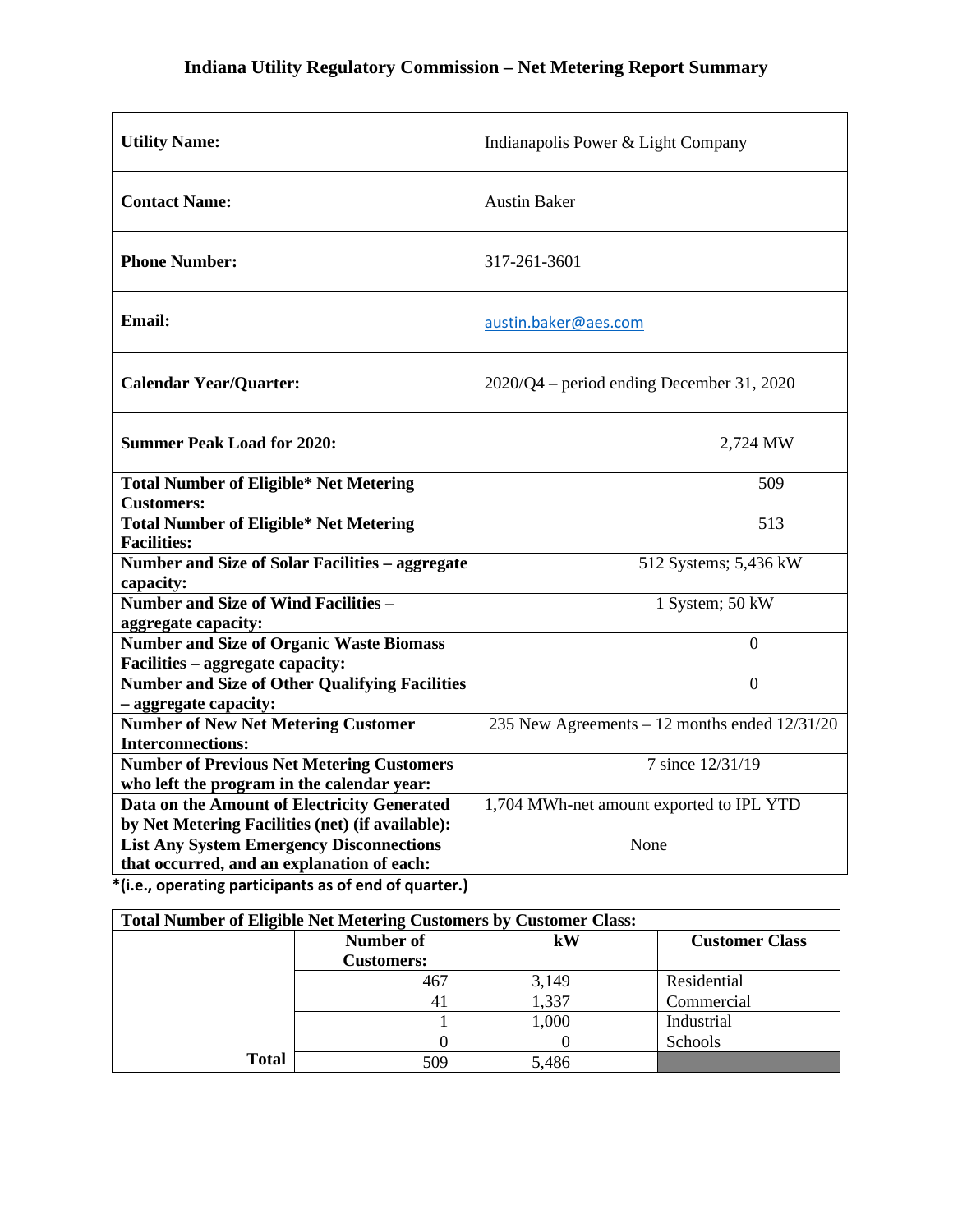| <b>2020 Net Metering Report Summary</b> |                                         |  |
|-----------------------------------------|-----------------------------------------|--|
| <b>Utility Contact Information</b>      |                                         |  |
| <b>Utility</b>                          | Northern Indiana Public Service Company |  |
| <b>Name</b>                             | Alison Becker                           |  |
| <b>Title</b>                            | Manager, Regulatory Policy              |  |
| <b>Phone Number</b>                     | 317.684.4910                            |  |
| <b>Email Address</b>                    | abecker@nisource.com                    |  |
|                                         |                                         |  |

#### **Net Metering Customer Information**

| <b>Customer Class</b>       | <b>Number of Customers</b>       | <b>Nameplate Capacity (kW)</b> |
|-----------------------------|----------------------------------|--------------------------------|
| <b>Residential</b>          | 615                              | 5,227                          |
| <b>Commercial</b>           | 133                              | 10,220                         |
| <b>Industrial</b>           | $\Omega$                         | $\Omega$                       |
| <b>Schools</b>              | 31                               | 14,906                         |
| <b>Total</b>                | 779                              | 30,353                         |
| <b>New Interconnections</b> | 247 customers for 262 facilities |                                |
| <b>Former Customers</b>     | 0                                |                                |

#### **Net Metering Facility Information**

| <b>Generation Technology</b>                                       | <b>Number</b>  | <b>Nameplate Capacity</b> | <b>Electricity Generated</b><br>(Net) |
|--------------------------------------------------------------------|----------------|---------------------------|---------------------------------------|
| <b>Solar</b>                                                       | 775            | 28,155                    | 19,006,701 kW                         |
| <b>Wind</b>                                                        | 29             | 1,905                     | 1,402,446 kW                          |
| <b>Organic Waste</b><br><b>Biomass</b>                             | $\overline{0}$ | $\Omega$                  | 0                                     |
| <b>Other Qualified</b><br><b>Net Metering</b><br><b>Facilities</b> | $\overline{7}$ | 293                       | 74,307 kW                             |
| <b>Total</b>                                                       | 811            | 30,353                    | 20,483,454 kW                         |

| <b>2020 Net Metering</b><br>Indiana Statutory Threshold Calculation (in kW) |                                          |                  |                                   |
|-----------------------------------------------------------------------------|------------------------------------------|------------------|-----------------------------------|
|                                                                             | 2020                                     | <b>Installed</b> | % of Category<br><b>Threshold</b> |
| <b>Summer Peak 2020</b>                                                     | 3,009,340                                |                  |                                   |
| <b>Capacity Threshold</b>                                                   | 45.140.1                                 |                  |                                   |
| (1.5% of Summer Peak)                                                       |                                          |                  |                                   |
| <b>Residential (40%)</b>                                                    | 18,056.0                                 | 5,227            | 28.95                             |
| Biomass (15%)                                                               | 6,771.0                                  | $\Omega$         | $\Omega$                          |
| All Other (45%)                                                             | 20,313.1                                 | 25,126           | 123.69                            |
| Total Installed as of December 31, 2020                                     |                                          | 30,353           |                                   |
|                                                                             | <b>Total Installed of 1.5% Threshold</b> | 67.24%           |                                   |